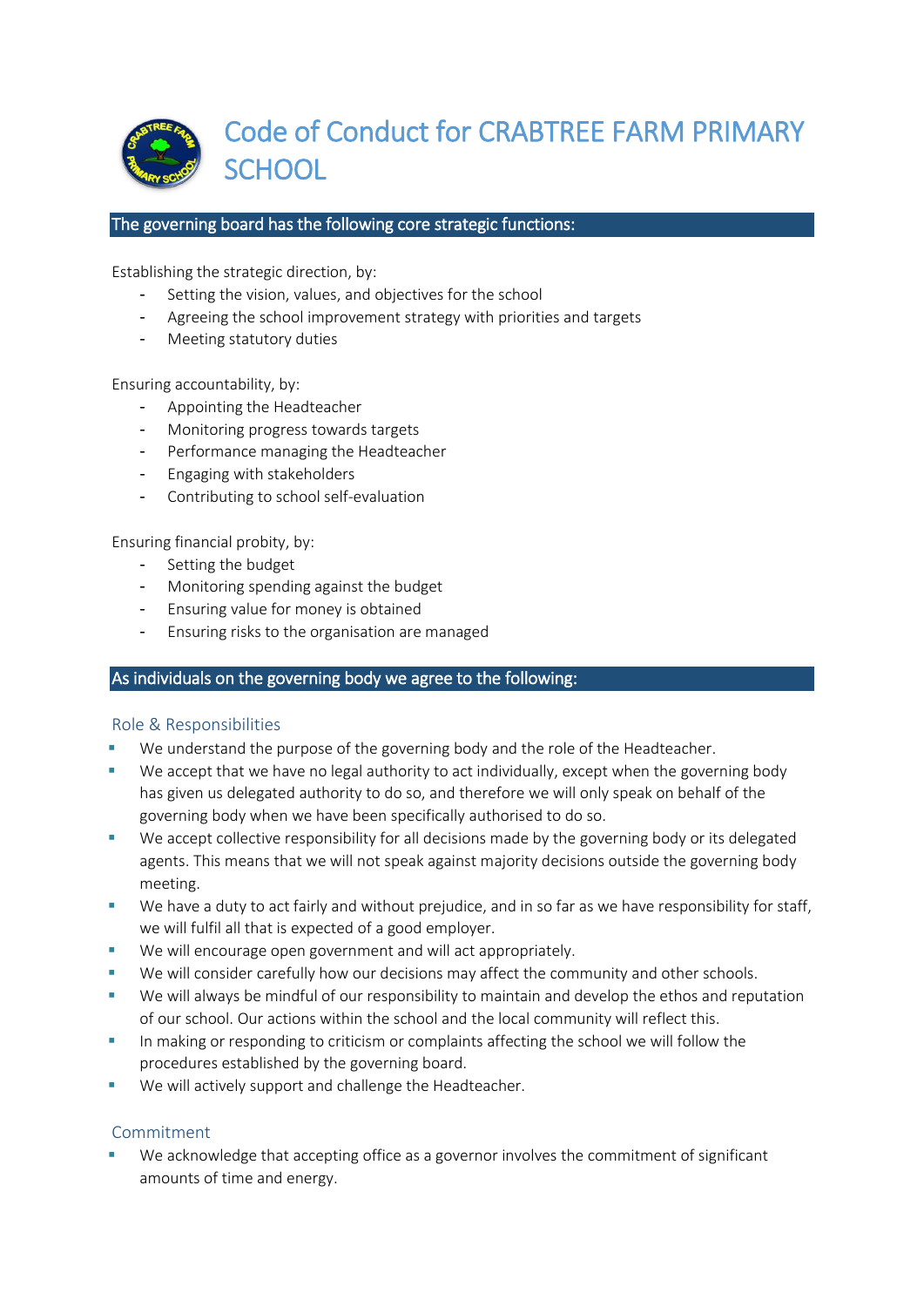- We will each involve ourselves actively in the work of the governing body, and accept our fair share of responsibilities, including service on committees or working groups.
- We will make full efforts to attend all meetings and where we cannot attend explain in advance why we are unable to.
- We will get to know the school well and respond to opportunities to involve ourselves in school activities.
- We will visit the school, with all visits to school arranged in advance with the staff and undertaken within the framework established by the governing body and agreed with the Headteacher.
- We will consider seriously our individual and collective needs for training and development, and will undertake relevant training.
- We accept that in the interests of open government, our full names, date of appointment, terms of office, roles on the governing body, attendance records, relevant business and pecuniary interests, category of governor and the body responsible for appointing us will be published on the school's website.
- In the interest of transparency, we accept that information relating to governors, although not in the public domain, will be collected and logged on the DfE's national database of governors GIAS (Get information about schools)

# Relationships

- We will strive to work as a team in which constructive working relationships are actively promoted.
- We will express views openly, courteously and respectfully in all our communications with other governors.
- We will support the Chair in their role of ensuring appropriate conduct both at meetings and at all times, We are prepared to answer queries from other governors in relation to delegated functions and take into account any concerns expressed, and we will acknowledge the time, effort and skills that have been committed to the delegated function by those involved.
- We will seek to develop effective working relationships with the Headteacher, staff and parents, the Local Authority and other relevant agencies and the community.
- We will not disclose information, express our views or comment on the school or instances linked to the school including through social media channels.

# Confidentiality

- We will observe complete confidentiality when matters are deemed confidential or where they concern specific members of staff or pupils, both inside or outside school.
- We will exercise the greatest prudence at all times when discussions regarding school business arise outside a governing board meeting.
- We will not reveal the details of any governing body vote.

# Conflicts of interest

- We will record any pecuniary or other business interest (including those related to people we are connected with) that we have in connection with the governing board's business in the Register of Business Interests, and if any such conflicted matter arises in a meeting we will offer to leave the meeting for the appropriate length of time. We accept that the Register of Business Interests will be published on the school's website.
- We will also declare any conflict of loyalty at the start of any meeting should the situation arise.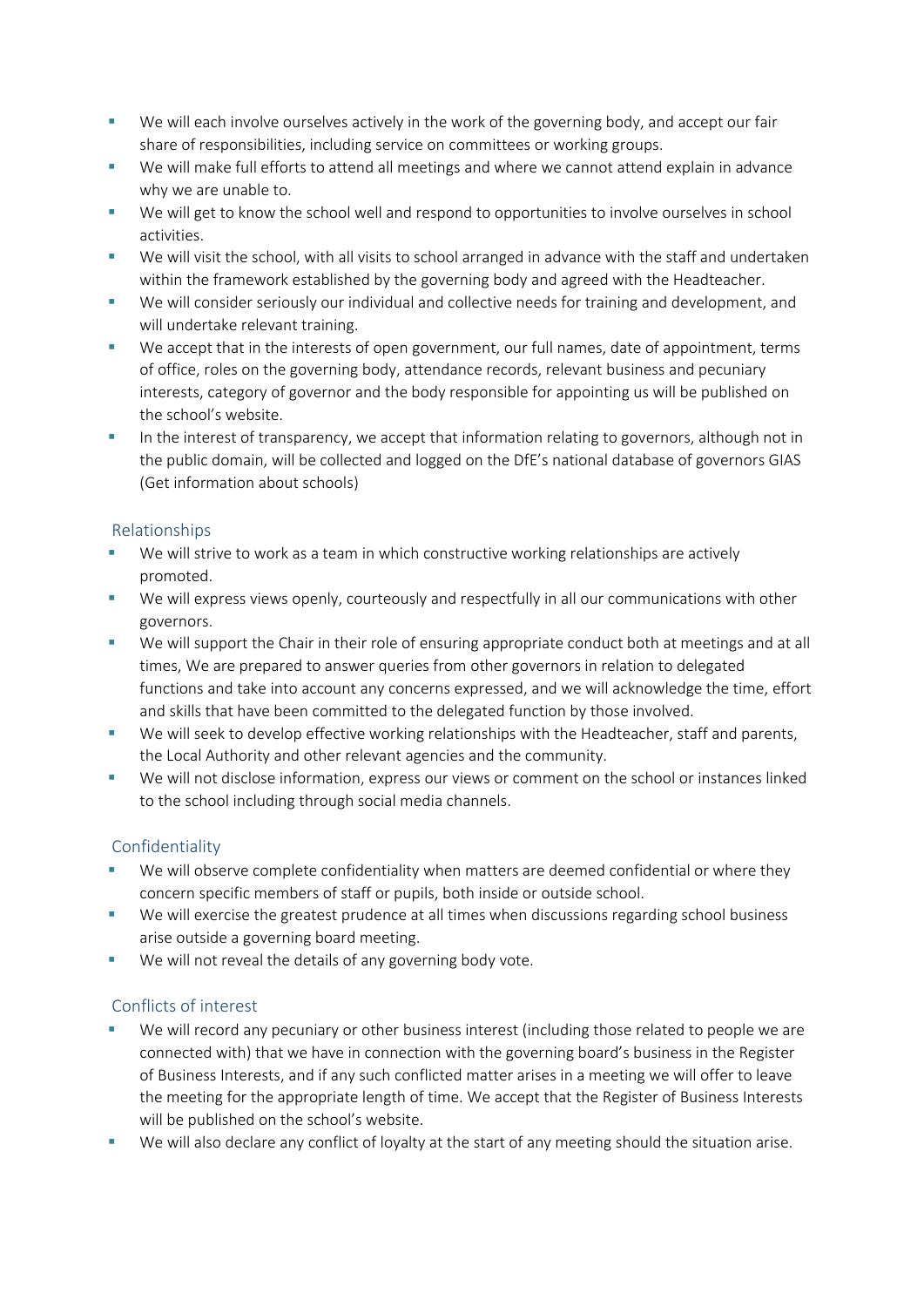We will act in the best interests of the school as a whole and not as a representative of any group, even if elected to the governing body.

#### Ceasing to be a governor

We understand that the requirements relating to confidentiality will continue to apply after a governor leaves office

#### Breach of this code of conduct

- If we believe this code has been breached, we will raise this issue with the Chair and the Chair will investigate; the governing body will only use suspension/removal as a last resort after seeking to resolve any difficulties or disputes in more constructive ways.
- Should it be the Chair that we believe has breached this code, another governor, such as the Vice Chair will investigate.

## The Seven Principles of Public Life

(Originally published by the Nolan Committee: The Committee on Standards in Public Life was established by the then Prime Minister in October 1994, under the Chairmanship of Lord Nolan, to consider standards of conduct in various areas of public life, and to make recommendations).

Selflessness - Holders of public office should act solely in terms of the public interest. They should not do so in order to gain financial or other material benefits for themselves, their family, or their friends.

Integrity - Holders of public office should not place themselves under any financial or other obligation to outside individuals or organisations that might seek to influence them in the performance of their official duties.

Objectivity - In carrying out public business, including making public appointments, awarding contracts, or recommending individuals for rewards and benefits, holders of public office should make choices on merit.

Accountability - Holders of public office are accountable for their decisions and actions to the public and must submit themselves to whatever scrutiny is appropriate to their office.

Openness - Holders of public office should be as open as possible about all the decisions and actions that they take. They should give reasons for their decisions and restrict information only when the wider public interest clearly demands.

Honesty - Holders of public office have a duty to declare any private interests relating to their public duties and to take steps to resolve any conflicts arising in a way that protects the public interest.

Leadership - Holders of public office should promote and support these principles by leadership and example.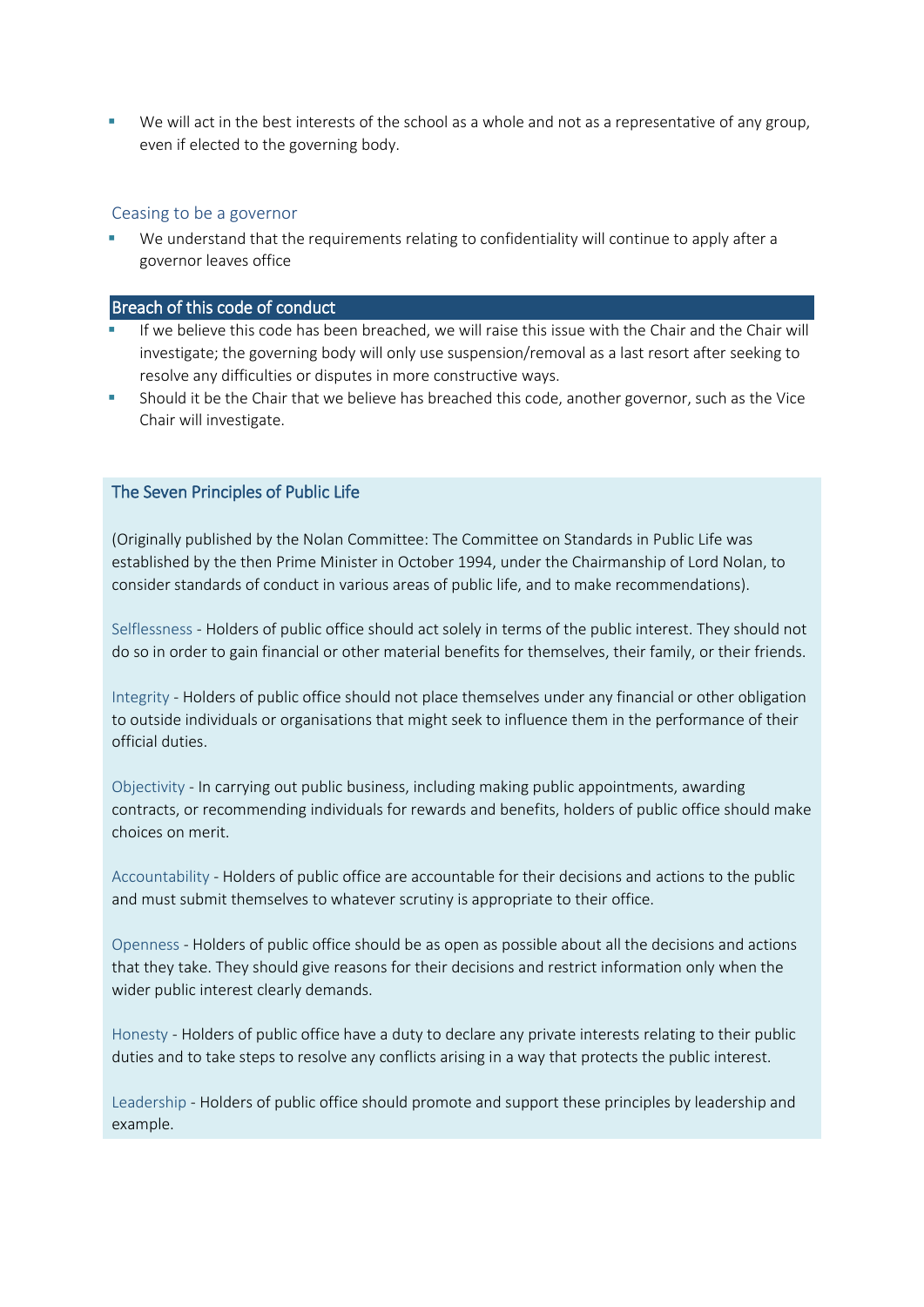Adopted by the governing board of CRABTREE FARM PRIMARY SCHOOL on 6<sup>th</sup> October 2021 (TBC).

\*Please sign to confirm received and read document.